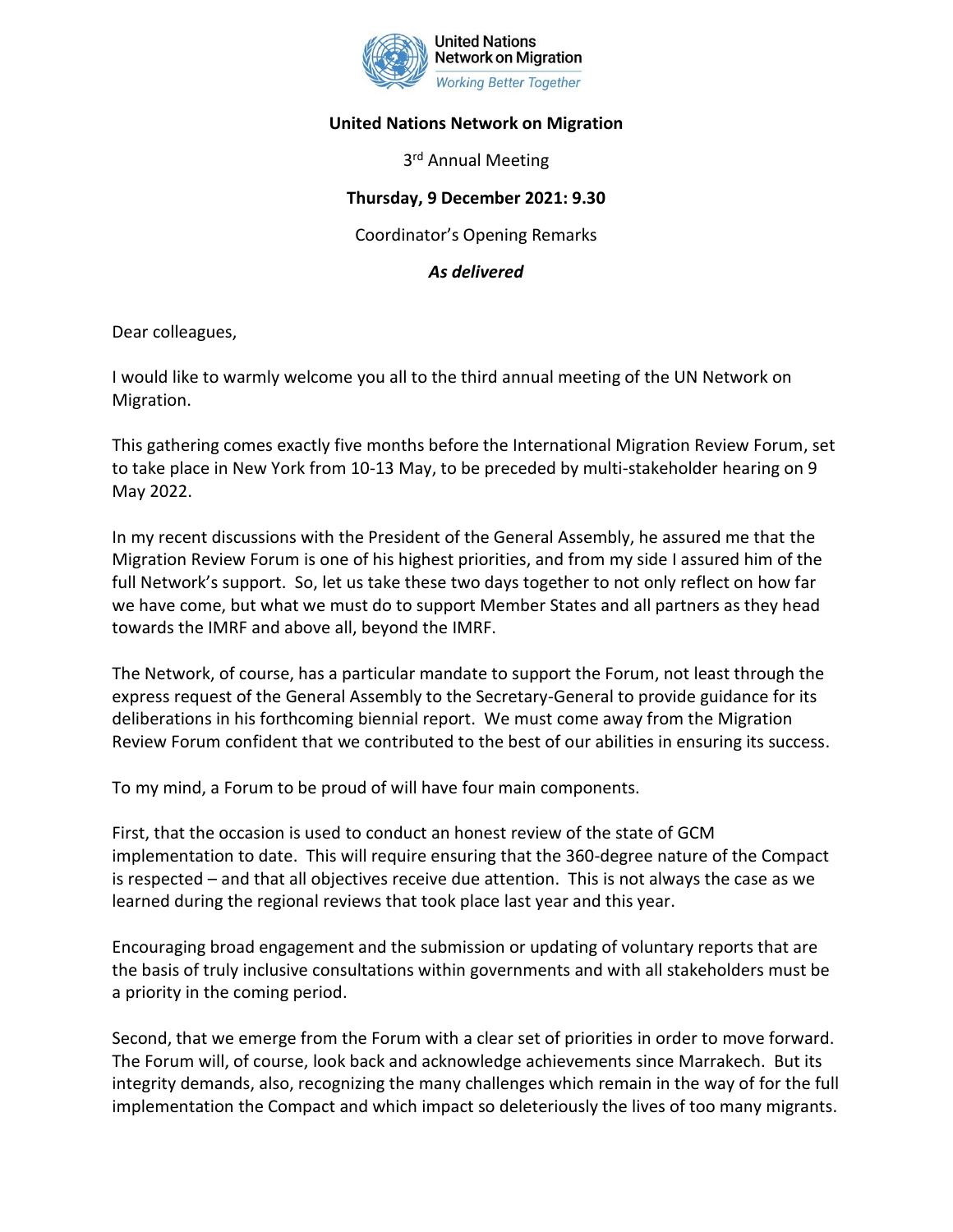

How we address these challenges will be a clear test for the Forum.

It is a truism that the GCM was born in a degree of turmoil amidst a growing recognition that more needed to be done to protect those in vulnerable situations; bring about greater predictability; address inaccurate, virulent narratives; and maximize the undoubted benefits of safe, orderly and regular migration.

A little over one year after the adoption of the GCM, WHO declared the COVID-19 outbreak a global pandemic. Since then, 229 countries, territories and areas issued 111,456 travel restrictions measures, stranding millions around the world. In 2020 there were around two million fewer migrants.

Migrants were amongst those most affected by the pandemic, including through a lack of access to vital health services – vaccinations particularly - through job losses or having to accept more precarious working conditions. Many were stranded across borders with no safe means to return home.

Yet, migrants have also proved critical to the COVID-19 response in the health sector, in the delivery sector and the agricultural sector, with governments making critical exceptions to allow travel or extend work permits for essential workers.

That we are gathering virtually – when the plan had been to be in person – is testament to the fickle nature of the virus, and our ongoing struggles to learn new ways to manage mobility, if we want to move forward as we want. It is just a meeting for us: for many others, these disruptions take on an existential importance.

We will continue to face many challenges, and at times they will deepen. What is clear, however, is that the Compact is increasingly taking center stage in framing our discourse on how best to address those challenges. In focusing on the challenges, as we must, we have to not undermine the validity of the Compact as the means for doing so, but rather uphold the GCM.

Third precondition, that in the run-up to, and coming out of the Forum, there is a clear commitment on the part of states, stakeholders, and the UN system to take on additional concrete actions in implementing the Compact.

Last month, the Principals of the Network's Executive Committee agreed to a pledging initiative in advance of the IMRF. This pledging initiative will be launched on 17 December, and will be a key plank of our activities between now and the Forum itself.

More guidance on this aspect will be forthcoming imminently but, in essence, we are asking for pledges which are new, measurable, and linked to specific objectives and/or guiding principles.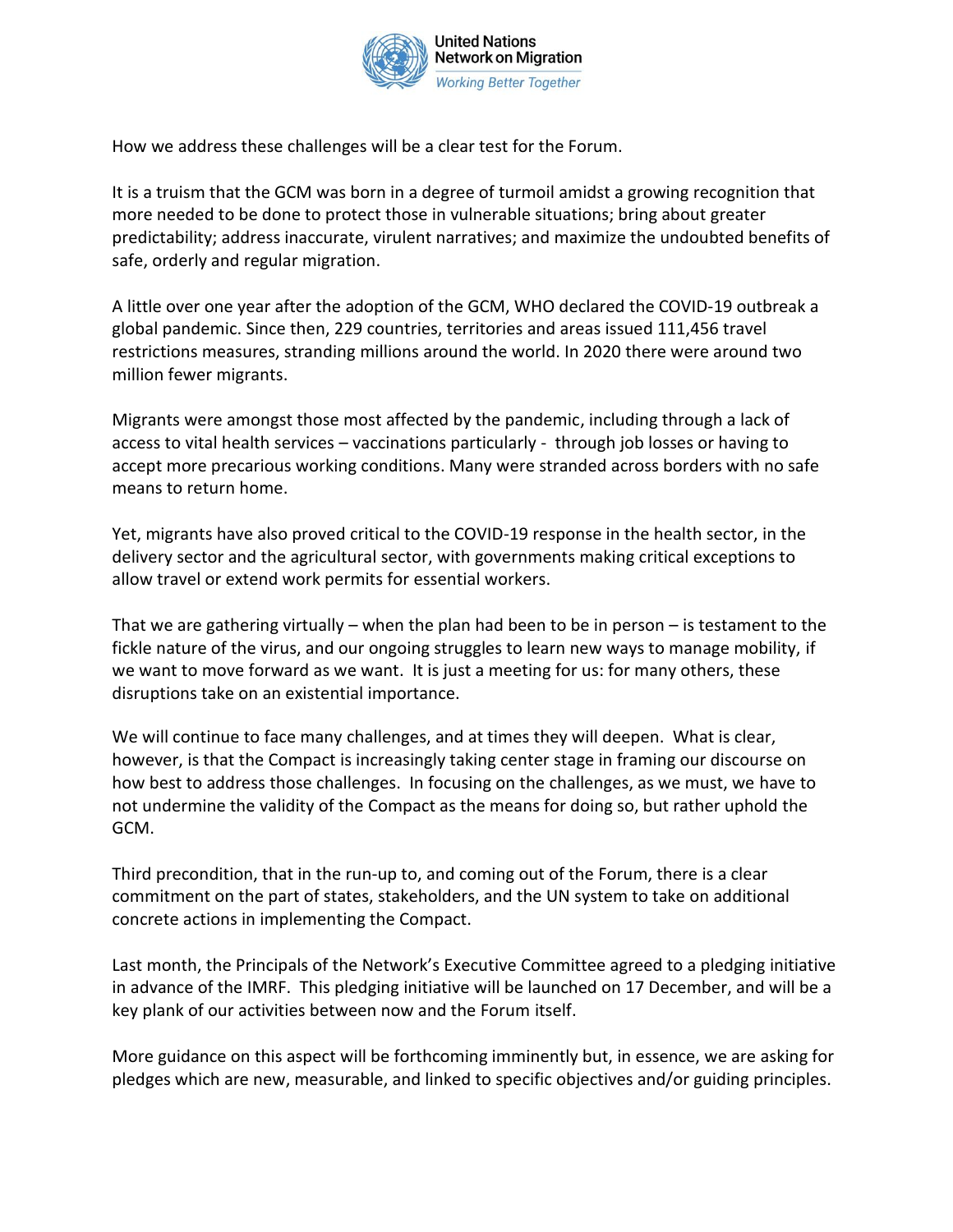

They can take any nature – financial, process, policy, or technical – and can be made individually or jointly.

My belief is that this initiative will assist in generating discussion and impetus. It is important that we contribute to both, by engaging partners in government as to how they could contribute and thinking through what our own organizations could commit to and in the run-up to the Forum. It will be possible to make pledges directly onto the Network's website also.

Finally, a successful Forum must be an inclusive one. This has a number of key components:

- The whole of government guiding principle requires the involvement of local governments: their vantage point is vital to our understanding of the challenges that migrants and their communities face, and the solutions that exist to resolve these challenges.
- On the other side, the whole of society guiding principle requires that the full panoply of voices is heard and that the Forum – and the run-up to it – ensures the meaningful engagement of all. The Compact is notable for its extensive recognition of the need for collective engagement but here I would like to single out, in particular, two constituencies whose voices, to my mind, remain still too often overlooked: I'm speaking about the host communities and definitely - last but not least - the migrants, themselves.
- Finally, the Forum must be truly global. It must be open to all states and states from all regions must see the value of participating in it – of sharing experiences; of learning from others; and from seeing further the benefits of truly cooperative action.

Looking back, I am proud of how far we have come in what is in the scheme of things a short period of time, and I want to thank particularly all the agencies that have been engaged in the implementation of the GCM:

- Nearly 60 country and/or regional networks or other migration-related structures now established focusing on supporting Member States in their implementation of the GCM. That represents, in total, over one third of the UN Country Teams. We have begun to roll out dedicated training to UNCTs to integrate the GCM into their programming.
- An ever-expanding resource of thematic tools, carrying the imprimatur of the UN systemwide collaboration on issues such as alternatives to detention, bilateral labour migration agreements, returns and reintegration, and COVID-19 response and recovery, as well as on supporting States and stakeholders on integrating the GCM into their national planning.
- Utilizing new ways of working the reality of virtual platforms such as this to broaden our outreach, working to ensure that more and more voices are heard.
- Supporting a growing, geographically diverse group of GCM Champions who are increasingly – in Geneva, New York, and regionally – exercising leadership in promoting the Compact as the framework for which to guide migration governance.

Important as well is the progress we have made on the Migration Network Hub. We have started collecting policies and practices for its repository of practices that will be available for